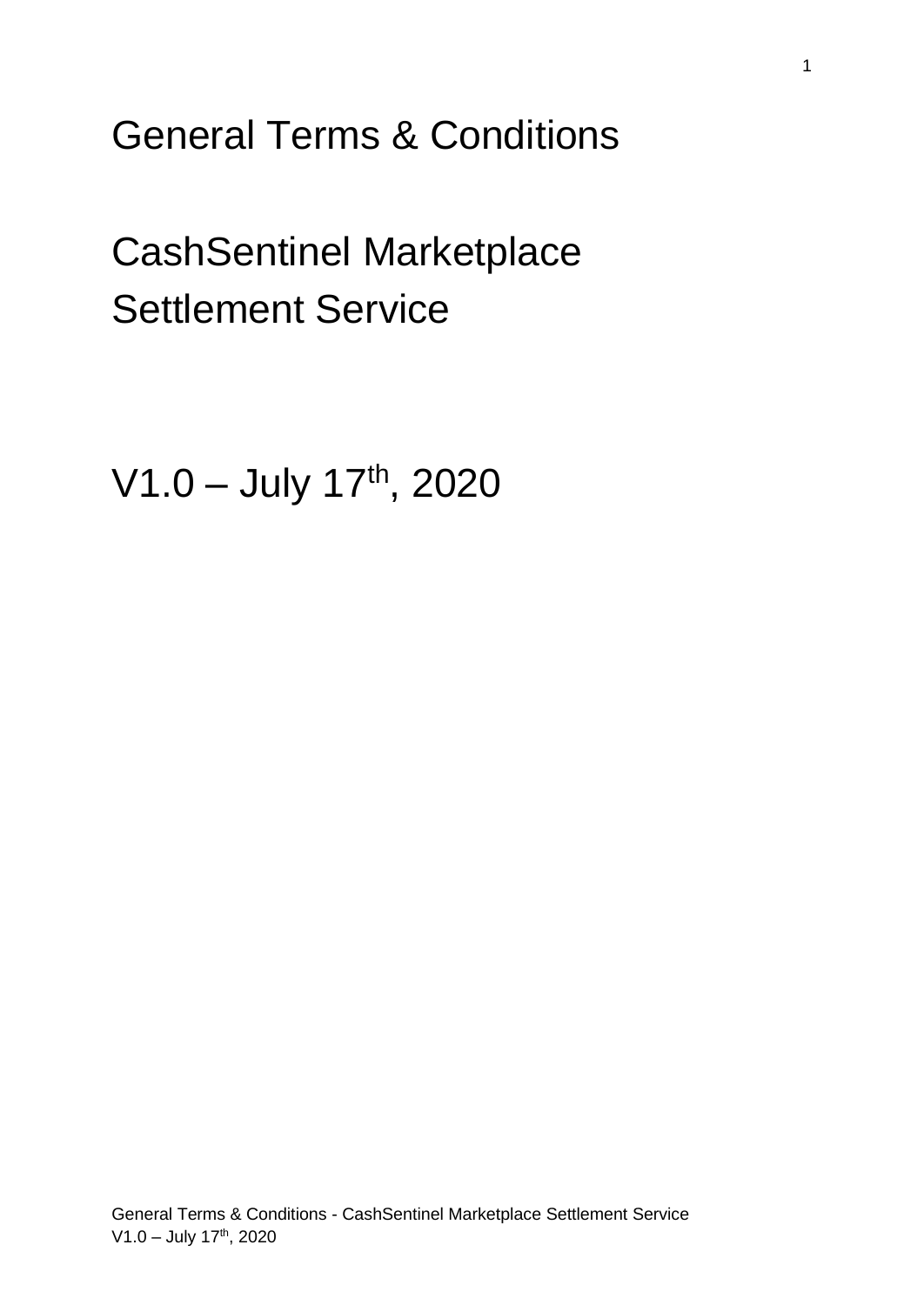# <span id="page-1-0"></span>1.Table of Contents

| 1.                             |                   | <b>Table of Contents</b>                                          | $\overline{2}$ |  |  |
|--------------------------------|-------------------|-------------------------------------------------------------------|----------------|--|--|
| 2.                             |                   | <b>Definitions</b>                                                | 4              |  |  |
| 3.                             | Introduction      |                                                                   |                |  |  |
| 4.                             | Scope of Services |                                                                   |                |  |  |
| 5.                             |                   | Support                                                           | $\overline{7}$ |  |  |
| 6.                             |                   | Your responsibilities                                             | $\overline{7}$ |  |  |
| 6.1                            |                   | Mandatory information to be provided by Submerchants              | $\overline{7}$ |  |  |
| 6.2                            |                   | Compliance with mandatory laws and other contractual undertakings | $\overline{7}$ |  |  |
| 6.3                            |                   | Security                                                          | 8              |  |  |
| 6.4                            |                   | Timely reporting of any unauthorised access or Transaction        | 8              |  |  |
| 6.5                            |                   | Correctness of your banking information                           | 8              |  |  |
| 6.6                            |                   | Specifically, for the Marketplace-Merchant                        | 9              |  |  |
| 6.7                            |                   | Specifically, for a Submerchant                                   | 9              |  |  |
| 7.                             |                   | Terms and conditions                                              | 9              |  |  |
| 8.                             |                   | <b>Payment Processing</b>                                         | 9              |  |  |
| 8.1                            |                   | Chargebacks                                                       | 10             |  |  |
| 8.2                            |                   | Account provisioning requirements                                 | 10             |  |  |
| 8.3                            |                   | Settlement currency                                               | 10             |  |  |
| 9.                             |                   | <b>Fees and Commissions</b>                                       | 10             |  |  |
| 9.1                            |                   | Account opening, utilization and closing                          | 10             |  |  |
| 9.2                            |                   | Marketplace-Merchant Commissions                                  | 10             |  |  |
| 9.3                            |                   | Administrative fees for incidents                                 | 11             |  |  |
|                                |                   | 10. Measures/termination of the Services                          | 11             |  |  |
|                                | 10.1              | Conservative measures                                             | 11             |  |  |
|                                | 10.2              | <b>Termination of Services</b>                                    | 12             |  |  |
|                                |                   | 11. Escrow Accounts                                               | 12             |  |  |
|                                | 12. Errors        |                                                                   | 12             |  |  |
|                                | 12.1              | Timely reporting                                                  | 12             |  |  |
|                                | 12.2              | Reporting errors to your benefit                                  | 12             |  |  |
|                                | 12.3              | Information related to the circumstances of the error             | 12             |  |  |
|                                | 12.4              | Corrections                                                       | 13             |  |  |
|                                | 12.5              | Account freezing                                                  | 13             |  |  |
| 13. Jurisdiction and liability |                   |                                                                   | 13             |  |  |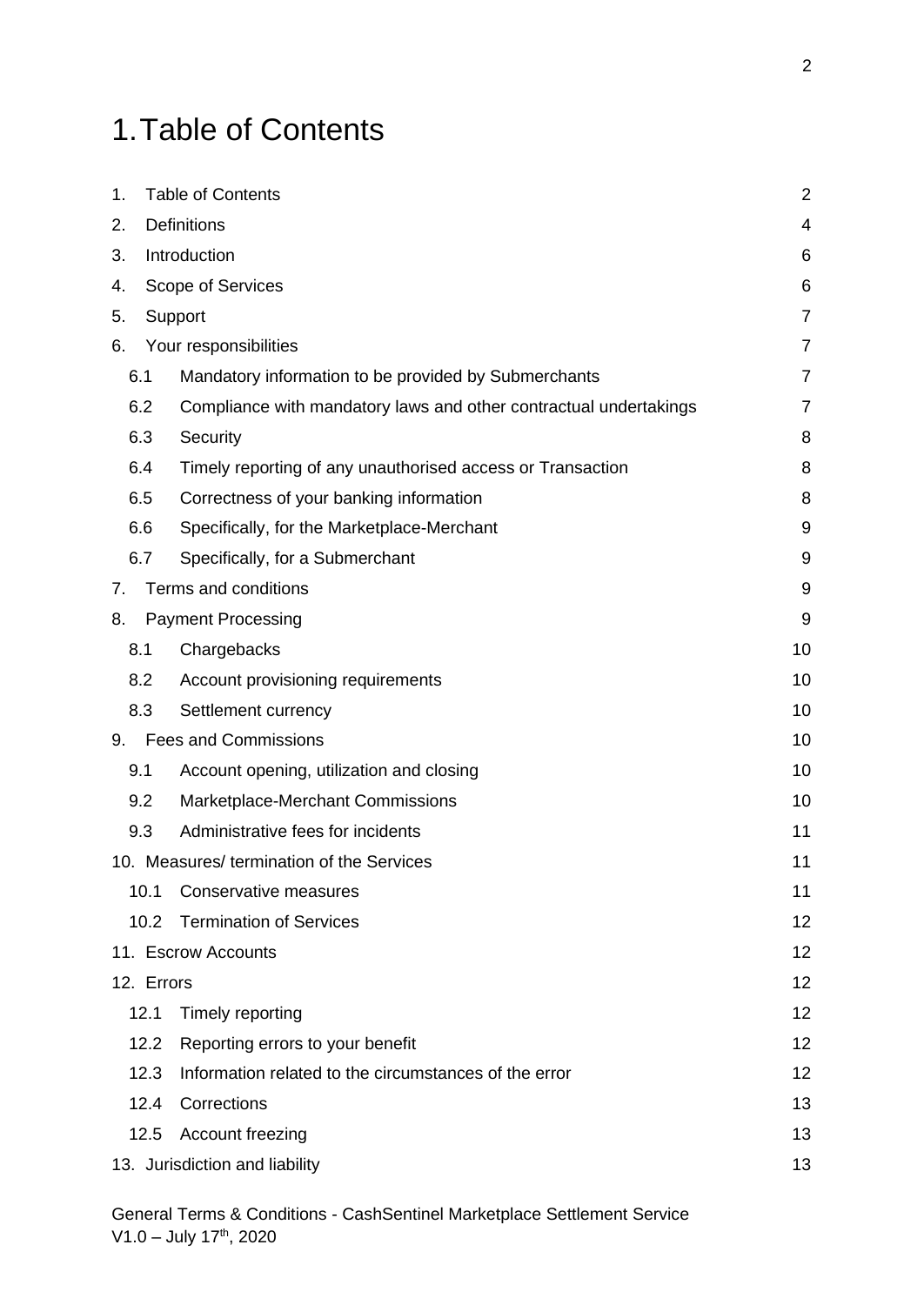| 13.1 | Absence of a waiver                               | 13 |  |
|------|---------------------------------------------------|----|--|
|      | 13.2 Limitations of liability                     | 13 |  |
| 13.3 | Absence of guarantee                              | 14 |  |
|      | 13.4 Compensation / reimbursement                 | 14 |  |
|      | 13.5 Entire agreement and rights of third parties | 14 |  |
|      | 14. Transfer of rights and obligations            | 14 |  |
|      | 15. Licensing; third party software               | 14 |  |
|      | 16. Personal Data Protection                      |    |  |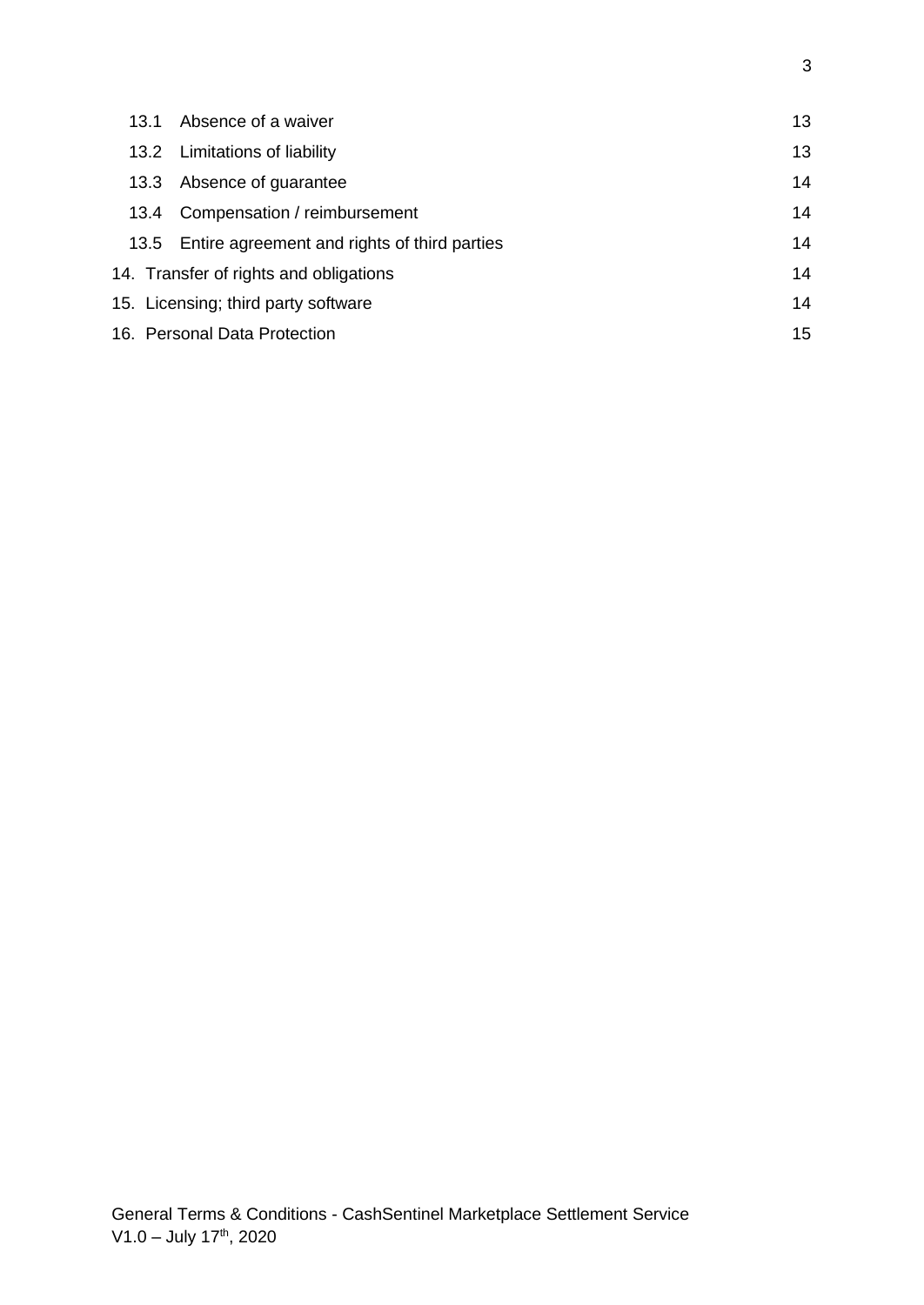# <span id="page-3-0"></span>2.Definitions

| Acquirers                                        | Operators such as SIX Payment Services or Klarna,<br>enabling Merchants to accept online payments with<br>defined Payment Schemes from Consumers. The<br>Payment Schemes defines the rules and technical<br>standards for the execution of payment Transactions<br>on the Acquirers they enable and ensures the<br>processing of the Transactions thus generated.<br>Acquirers have agreements in place with Payment<br>Scheme Operators in order to be able to process<br>payment for them. |
|--------------------------------------------------|----------------------------------------------------------------------------------------------------------------------------------------------------------------------------------------------------------------------------------------------------------------------------------------------------------------------------------------------------------------------------------------------------------------------------------------------------------------------------------------------|
| Application Programming Interface<br>("the API") | Private digital interface used by the Marketplace-<br>Merchant and/or its Mandated Providers to exchange<br>information related to Transactions and underlying<br>payments.                                                                                                                                                                                                                                                                                                                  |
| <b>Bank Account</b>                              | The bank account held by any given User in favour of<br>which payment (settlement) of the respective funds<br>held in the Escrow Accounts shall be made upon Split<br>to the relevant parties (i.e. Acquirers, Submerchants<br>and/or the Marketplace-Merchant, as applicable).                                                                                                                                                                                                              |
| CashSentinel                                     | CashSentinel SA, the company that operates the<br><b>Settlement Services.</b>                                                                                                                                                                                                                                                                                                                                                                                                                |
| Chargeback                                       | Reversal of a Transaction delivered<br>by the<br>Submerchant or of a reimbursement already credited<br>as a result of a justified objection regarding the<br>Transaction by the Consumer.                                                                                                                                                                                                                                                                                                    |
| Credentials                                      | Individual identification and authentication data<br>provided to the Users by the Marketplace-Merchant<br>their Personal Information<br>access<br>the<br>to<br>on<br>Marketplace System.                                                                                                                                                                                                                                                                                                     |
| Commissions                                      | Fees taken by a Marketplace-Merchant on the sales<br>of Submerchants on the Marketplace website. Fees<br>applied by a given Marketplace-Merchant to a given<br>Submerchant.                                                                                                                                                                                                                                                                                                                  |
| Consumers                                        | Clients of the Marketplace-Merchant, buying goods<br>from Submerchants on the Marketplace of the<br>Marketplace-Merchant.                                                                                                                                                                                                                                                                                                                                                                    |
| <b>Escrow Accounts</b>                           | Segregated accounts held by CashSentinel with a<br>licensed banking institution, on which payment funds<br>without interest or other form<br>held,<br>are<br>of .<br>compensation, until all conditions are realized for the<br>payment (settlement) of these funds to relevant<br>parties (i.e. Acquirers, Submerchants and/or the<br>Marketplace-Merchant, as applicable).                                                                                                                 |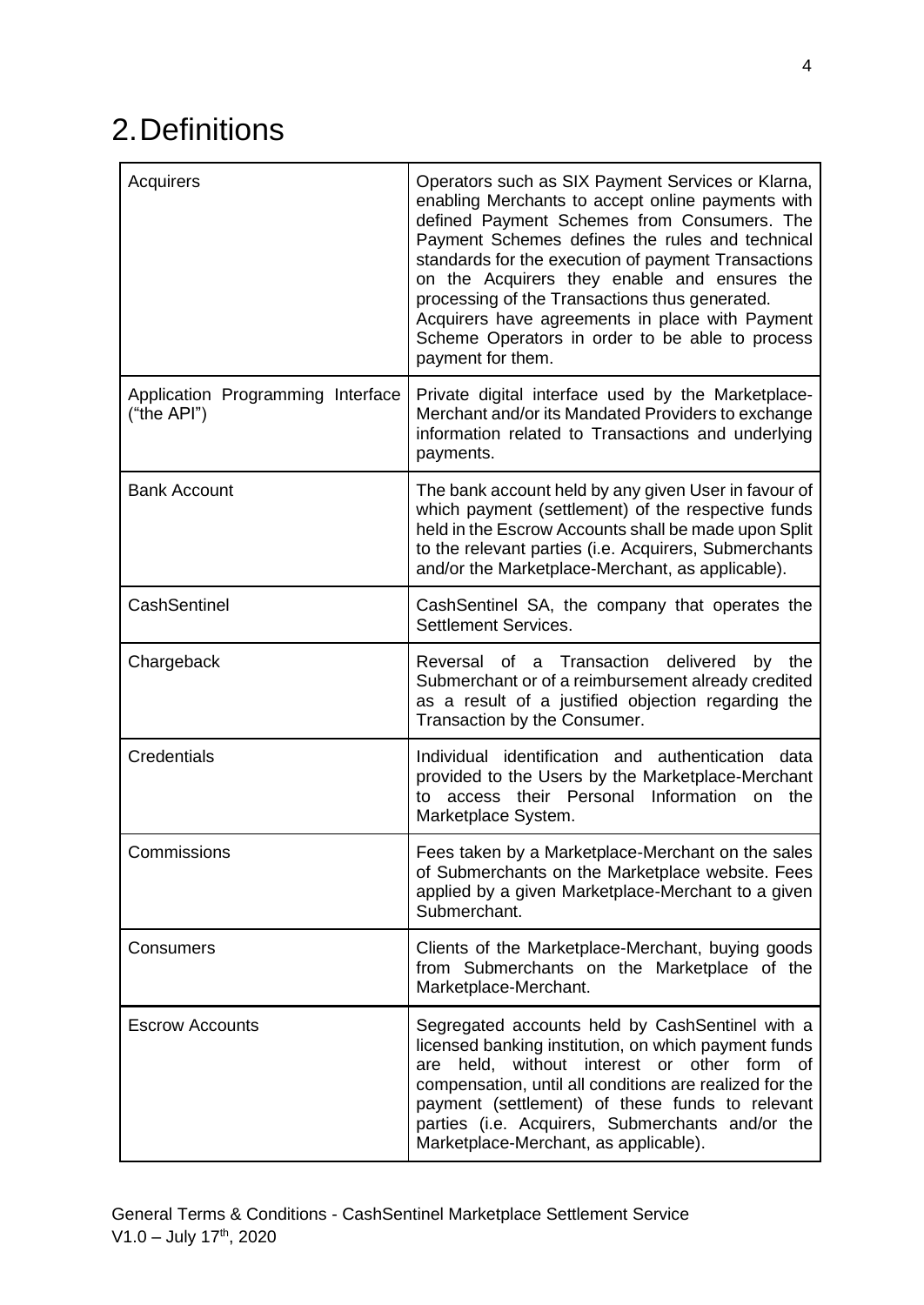| Marketplace-Merchant,<br>Marketplace ("the Marketplace")                                                                                         | Company operating a sales website operating on a<br>Marketplace model: The website is designed to sell<br>goods and/or services provided by Submerchants,<br>over the internet.                                                                                                                                                                                                                                                                                                     |
|--------------------------------------------------------------------------------------------------------------------------------------------------|-------------------------------------------------------------------------------------------------------------------------------------------------------------------------------------------------------------------------------------------------------------------------------------------------------------------------------------------------------------------------------------------------------------------------------------------------------------------------------------|
| Submerchants                                                                                                                                     | Entity registered with a Marketplace-Merchant and<br>CashSentinel in order to sell goods or services to<br>Consumers on the marketplace.                                                                                                                                                                                                                                                                                                                                            |
| Payment Scheme,<br><b>Payment Scheme Operator</b>                                                                                                | Company operating a service enabling Consumers to<br>pay online. The operator defines the rules and<br>technical standards for the execution of payment<br>transactions on the Payment Scheme they operate.<br>VISA, Mastercard, TWINT, Klarna are examples of<br>Payment Schemes Operators.                                                                                                                                                                                        |
| Personal Information,<br><b>Personal Data</b>                                                                                                    | Any information or data relating to an identified or<br>identifiable natural person, potentially allowing the<br>identification of that person.                                                                                                                                                                                                                                                                                                                                     |
| <b>Settlement Platform</b><br>("the Platform")                                                                                                   | The platform operated by CashSentinel, on which<br>CashSentinel offers the Services.                                                                                                                                                                                                                                                                                                                                                                                                |
| <b>Settlement Services</b><br>("the Services")                                                                                                   | The handling via the Escrow Accounts of payment<br>flows between Acquirers, the Marketplace-Merchant<br>and Submerchants in relation to Transactions taking<br>place on the Marketplace.                                                                                                                                                                                                                                                                                            |
| Split                                                                                                                                            | The repartition of funds received from an Acquirer on<br>Accounts<br>regarding<br>the<br>Escrow<br>a<br>specific<br>between the<br>Submerchants<br>Transaction,<br>(for<br>goods/services sold) and Marketplace-Merchant<br>(commission). The Split is governed by<br>the<br>Marketplace-Merchant through Split Payment Data<br>provided via API.                                                                                                                                   |
| <b>Split Payment Data</b>                                                                                                                        | Information provided by the Marketplace-Merchant to<br>how<br>the funds<br>concerning<br>govern<br>a<br>given<br>Transaction should be split between the underlying<br>Submerchants, under deduction of the Marketplace-<br>Merchant's Commissions.                                                                                                                                                                                                                                 |
| <b>Technical Marketplace System</b><br>("the Marketplace System"),<br>Technical<br>Marketplace<br>System<br>Provider(s)<br>("Mandated Provider") | several computer-based systems<br>(the<br>One or<br>Marketplace System) operated by the Marketplace-<br>Merchant and/or 3rd-parties providers mandated by<br>the Marketplace-Merchant, to connect to the relevant<br>Operators, record<br>Payment Scheme<br>individual<br>Transactions and associated Split Payment Data,<br>onboard Submerchants and enable them to manage<br>their account. The Marketplace System transmits<br>relevant Settlement instructions to CashSentinel. |
| Transaction                                                                                                                                      | A purchase order by a Consumer on a Marketplace.<br>A Transaction can typically cover several goods                                                                                                                                                                                                                                                                                                                                                                                 |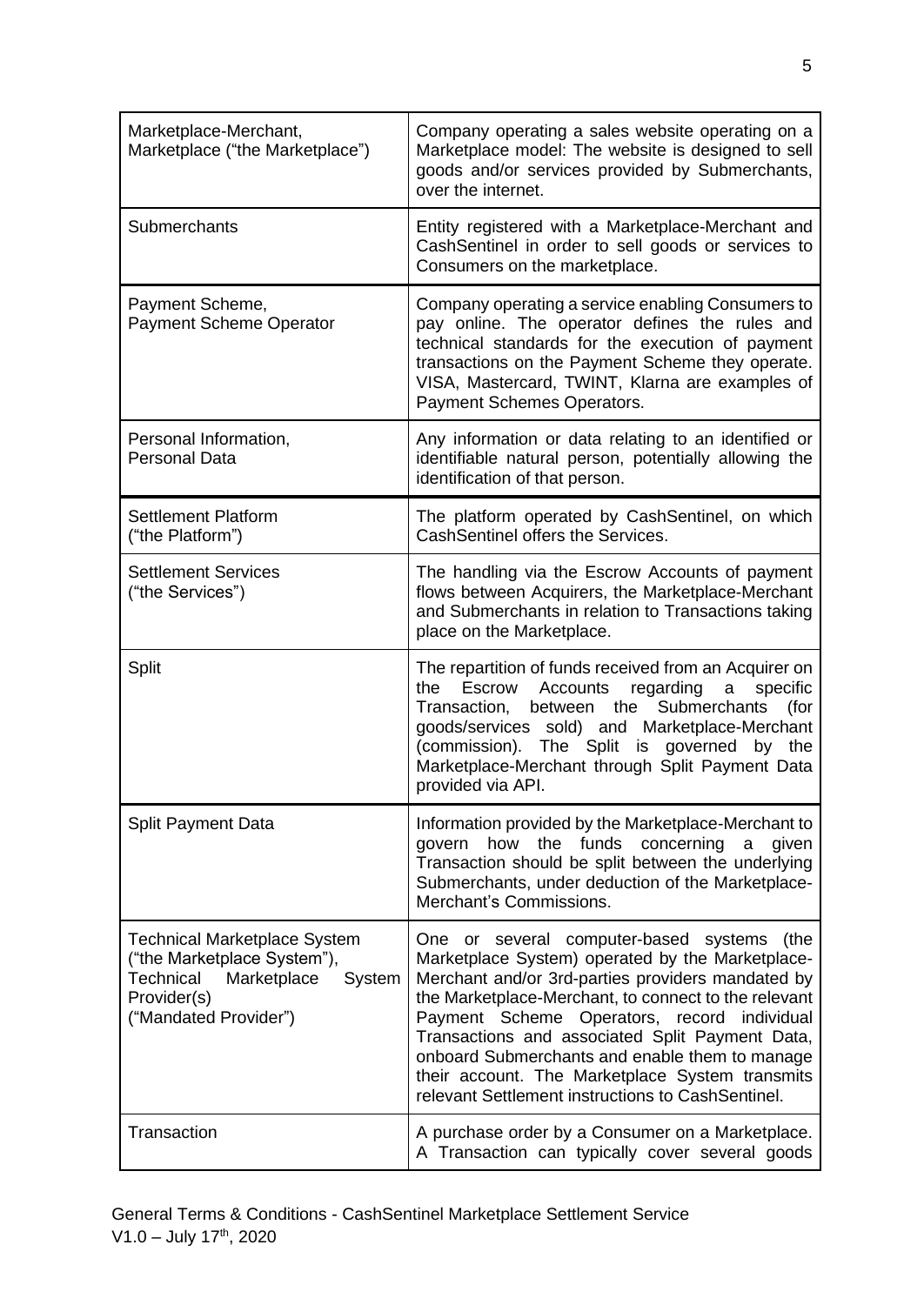|                    | and/or services, provided by one or<br>more<br>Submerchants.                                                                                                                                          |
|--------------------|-------------------------------------------------------------------------------------------------------------------------------------------------------------------------------------------------------|
| T&Cs               | present general Terms and Conditions<br>The<br>governing the use by the Marketplace-Merchant, the<br>Submerchant(s) and/or similar partners and clients of<br>the Services available on the Platform. |
| User(s)<br>("you") | Marketplace-Merchant, Submerchant(s) or<br>The<br>similar partners and clients using the Settlement<br>Services.                                                                                      |

### <span id="page-5-0"></span>3.Introduction

The T&Cs govern the use by the Marketplace-Merchant, its Mandated Providers, its Submerchants and/or similar partners and clients of the Services on the Platform. You may access articles directly by selecting the appropriate links in the [Table of Contents](#page-1-0) above. The titles and subtitles are provided above strictly for convenience of reference and shall not in any event restrict the scope of application of the corresponding articles.

The T&Cs form a binding contract between you and CashSentinel and apply to your use of the Services.

Unless expressly stated otherwise or unless the context so requires, the T&Cs apply to both the Marketplace-Merchant and Submerchants.

Updates to the T&Cs are communicated to the Submerchants on the Marketplace System. Such updates are notified at least 30 days prior to them becoming applicable.

By using the Settlement Services on the Platform, you confirm having read and accepted the present T&Cs. You may save or print the present T&Cs for your personal archives.

# <span id="page-5-1"></span>4.Scope of Services

The Services provided by CashSentinel shall cover (without limitation):

- The onboarding of Submerchants and verifications associated with regulatory requirements;
- The operation of Escrow Accounts, on which funds related to individual Marketplace-Merchant's Transactions are received from Acquirers;
- The escrowing of funds until all conditions for their payment are realized;
- The outbound payments to the Marketplace-Merchant and Submerchants (save in case of Chargeback), according to the Split Payment Data communicated by the relevant Marketplace-Merchant through the Marketplace System.

The Services provided by CashSentinel are limited to fund processing in the context of an ongoing Transaction and shall not be considered an investment. **The storage of funds in the Escrow Accounts shall bear no interest. In this context, it is expressly stated that CashSentinel is neither operating a banking activity within the meaning of the Federal Act on Banks and Savings Banks of November**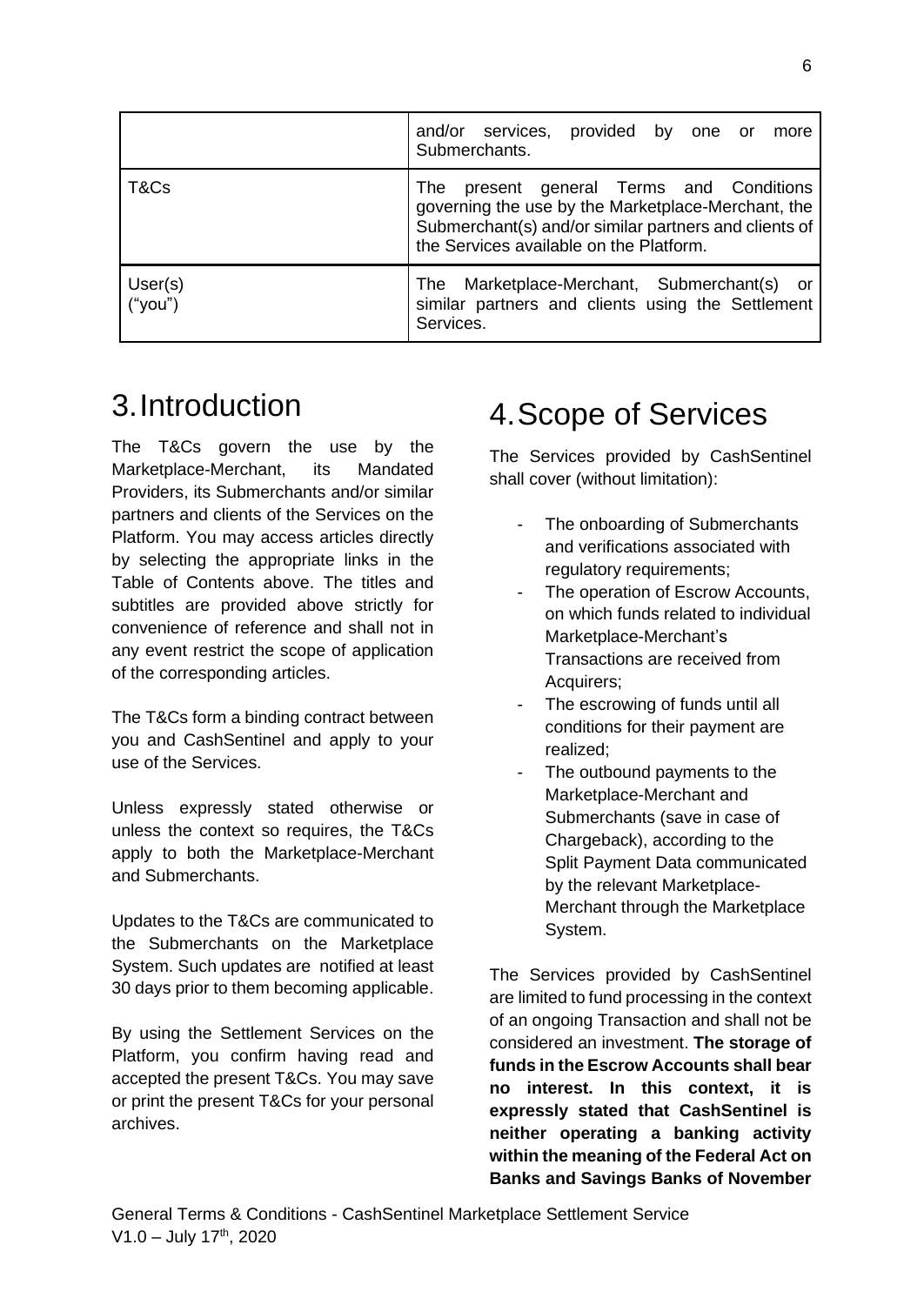**8, 1934 nor a payment system subject to regulatory approval from the Swiss Financial Market Supervisory Authority within the meaning of the Federal Act on Financial Market Infrastructures and Market Conduct in Securities and Derivatives Trading dated June 19, 2015.**

It is expected that you are familiar with, understand and comply with all applicable laws and regulations which may be applicable to your use of the Services, including in particular but not limited to: laws relevant to sales of goods and services, prevention of money laundering and financing of terrorism, taxation and prevention of tax evasion, selling in other jurisdictions.

By using CashSentinel, to the extent and as long as it is reasonably necessary, you understand and accept that we may suspend, limit or block your access to the Services in case we have any doubts relating to your observance of the present T&Cs and/or related to the observance of applicable laws.

## <span id="page-6-0"></span>5.Support

Should you require any assistance related to the Platform, you may contact CashSentinel by:

- Email: [support@cashsentinel.com](mailto:support@cashsentinel.com)
- Phone: +41 24 552 0060

The support is operated directly by CashSentinel team during business hours (9am to 6pm Monday to Friday).

### <span id="page-6-1"></span>6.Your responsibilities

### <span id="page-6-2"></span>6.1 Mandatory information to be provided by **Submerchants**

**As a Submerchant**, in order to use the Services, you will have to provide CashSentinel with specific information relating to your company, your activities and your beneficial owners.

These requests being necessary to comply with mandatory regulatory requirements (including pursuant to the Federal Act on Combating Money Laundering and Terrorist Financing of October 10, 1997) it is therefore your responsibility to duly and timely respond thereto.

Any breach in the observance of these requirements may lead to legal action and / or the suspension or termination of the Services.

### <span id="page-6-3"></span>6.2 Compliance with mandatory laws and other contractual undertakings

Whether you are the Marketplace-Merchant or a Submerchant, CashSentinel provides its services as long as:

- You have provided all the requested information about your company, its activity and its beneficial owners;
- You have provided the details of a Bank Account held by your company, in Switzerland or the EU;
- You are not in breach of the T&Cs.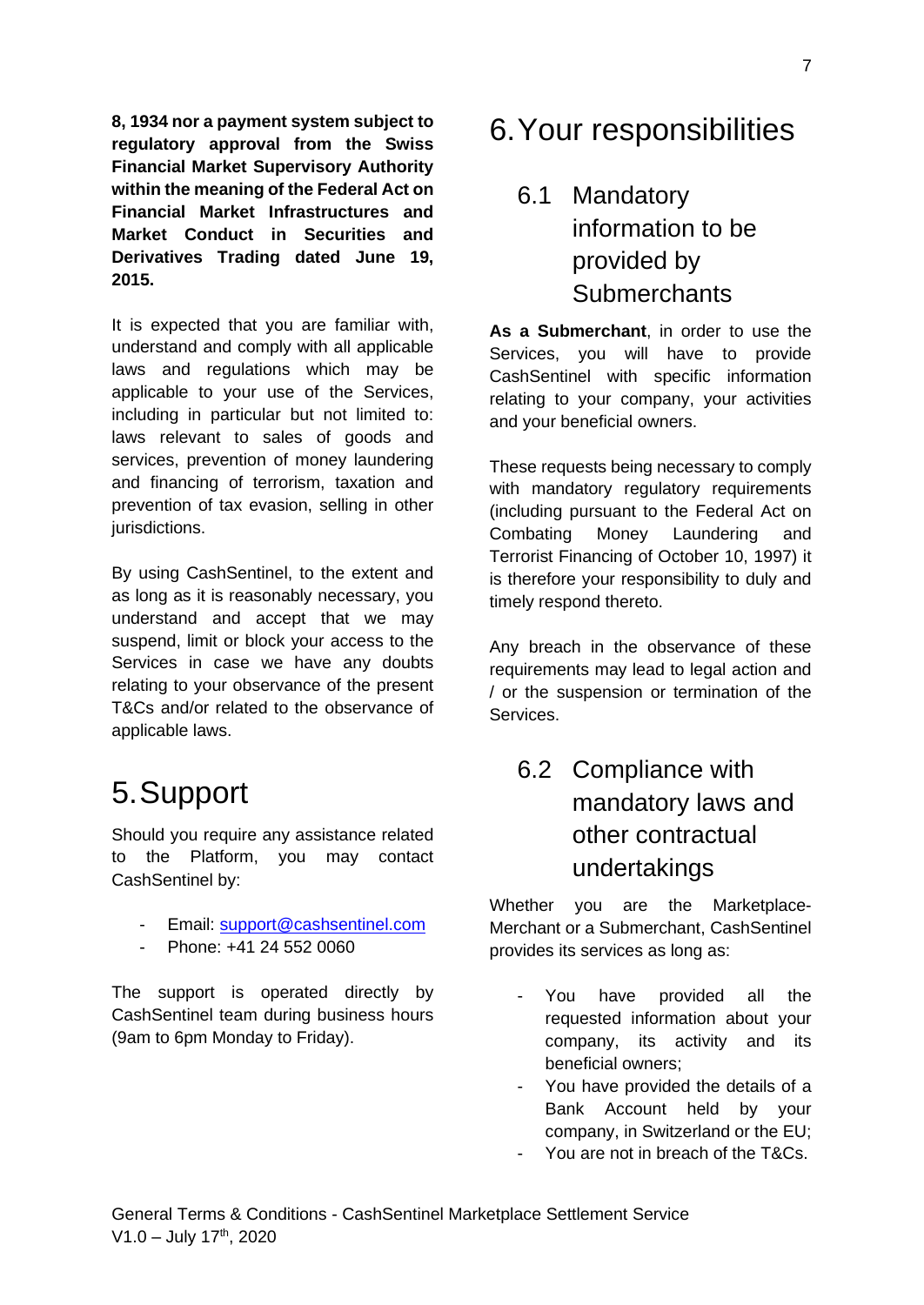It is also your responsibility, **as a Marketplace-Merchant**, to ensure that you comply with the contracts in place with the Acquirers; specifically, on the nature of goods or services sold.

It is also your responsibility to ensure that Submerchants on your Marketplace only sell goods and services respecting these agreements.

**As a Submerchant**, it is your responsibility to ensure that the nature of the goods and services you sell on the Marketplace is in line with the agreement you have in place with the Marketplace-Merchant.

Any breach in the observance of these requirements may lead to legal action and / or the suspension or termination of the Services.

#### <span id="page-7-0"></span>6.3 Security

It is your responsibility to secure your Credentials with regards to the Marketplace System, your password in particular.

To preserve the safety of their Credentials, Users are strongly invited to:

- A. Never write down their password on paper or otherwise unsecured medium;
- B. Not choose a password consisting of a succession of letters or numbers that are easy to guess;
- C. Not choose a password that they are already using with different internet accounts;
- D. Immediately declare to the Marketplace-Merchant and/or on the Marketplace System any suspicion that your password has been compromised;
- E. Never communicate your password to anyone by telephone or in

writing; for the avoidance of doubt, please be aware that CashSentinel never requests this information in any way (phone, email, etc);

F. Beware of phishing or fraud attempts by ensuring the safety of your computer (antivirus, malware sweeps, etc); and following best practices published online.

### <span id="page-7-1"></span>6.4 Timely reporting of any unauthorised access or **Transaction**

You are required to notify the Marketplace-Merchant immediately when you become aware of a loss, theft, misappropriation or any other unauthorised use of your Credentials.

Similarly, you are required to notify the Marketplace-Merchant immediately if you do not recognize Transactions on the Marketplace System.

As a sole Settlement Services provider, CashSentinel **does not assume any responsibility** regarding unrecognized transactions and any Settlement operations executed by CashSentinel as a consequence of any such unrecognized transaction.

### <span id="page-7-2"></span>6.5 Correctness of your banking information

Your banking details are updated on the Marketplace System.

Ensuring that the details on record are correct remains your responsibility.

As a sole Settlement Services provider, CashSentinel **does not assume any**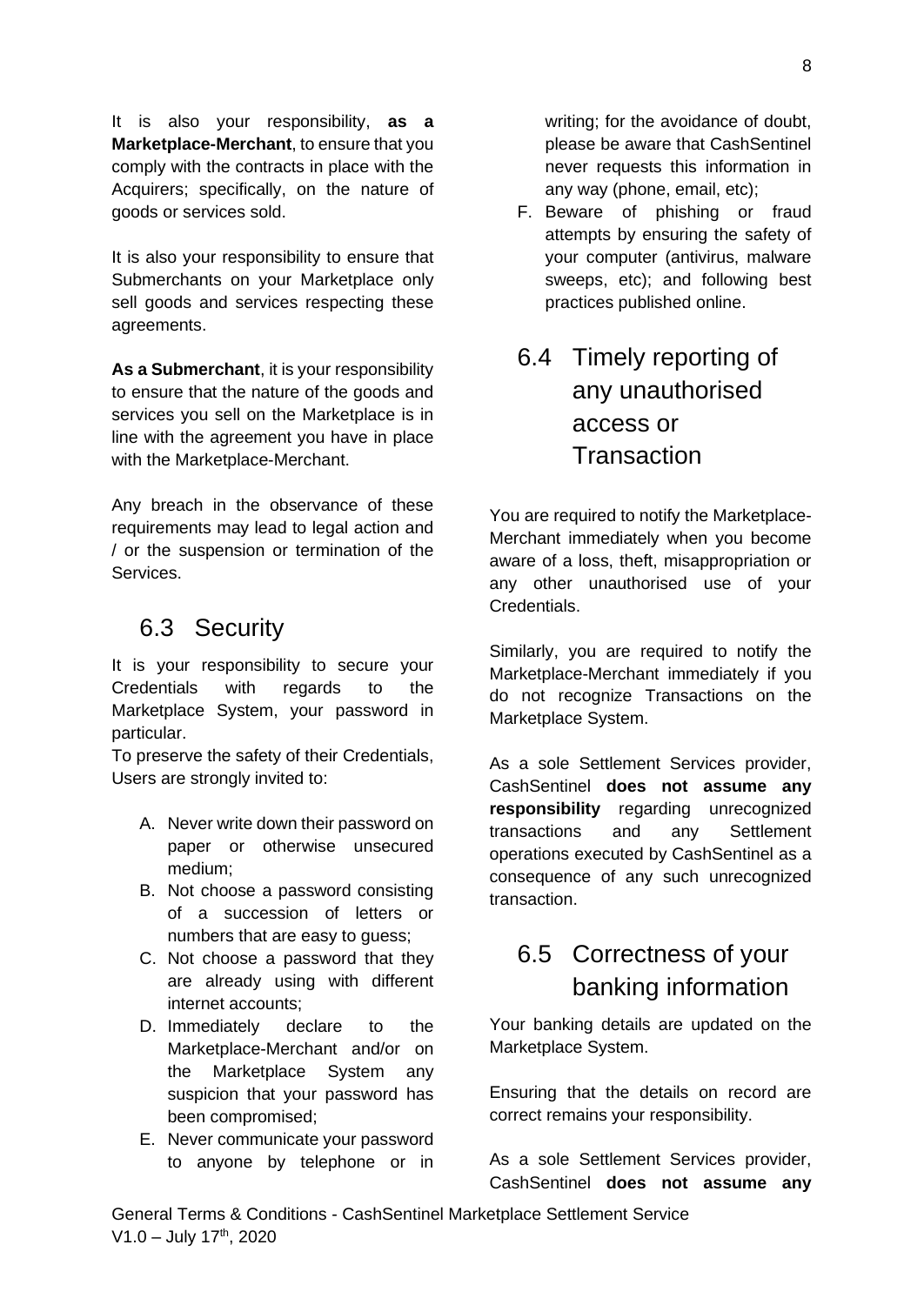**responsibility** regarding any Settlement operations executed by CashSentinel towards an outdated/incorrect bank account.

### <span id="page-8-0"></span>6.6 Specifically, for the Marketplace-**Merchant**

As the Marketplace-Merchant, you are responsible for:

- The overall security of the Marketplace System;
- Ensuring the correctness of the information provided to CashSentinel via API, regardless of such information being provided directly or by a Mandated Provider.

CashSentinel ultimately executes Settlement operations based on the information provided via the API.

The Marketplace-Merchant is responsible for any loss incurred due to faulty data provided to CashSentinel, regardless of said data being provided directly by the Marketplace-Merchant and/or one of its Mandated Providers.

#### <span id="page-8-1"></span>6.7 Specifically, for a Submerchant

As a Submerchant, you are responsible for:

- ensuring the correctness of the Transactions – in particular, that the funds you receive correspond to the value of the goods sold;
- ensuring the correctness of the commissions retained by CashSentinel on behalf of the

Marketplace-Merchant for each Transaction;

Any query with regards to Transactions; Marketplace-Merchant commissions; or Marketplace-specific terms & conditions are to be taken directly with the Marketplace-Merchant.

### <span id="page-8-2"></span>7.Terms and conditions

CashSentinel may modify the present T&Cs at any time. Revised T&Cs will be communicated through the Marketplace System to the Users, which are then provided a deadline of 30 days to review and raise any objection to them by contacting the Marketplace-merchant.

Beyond that period, if not formally objected, they will be deemed approved. In case of objection, your access to the Marketplace System and to the Services may be suspended or terminated by CashSentinel.

# <span id="page-8-3"></span>8.Payment Processing

The Platform processes the Settlement Services related to Transactions provided by the Marketplace-Merchant.

The corresponding funds are received from Acquirers in the Escrow Accounts, allocated and paid to the respective Submerchants, as per the Split Payment Data provided by the Marketplace-Merchant or its Mandated Provider.

Commissions on Transactions are paid to the Marketplace-Merchant as per the instruction of the Marketplace-Merchant in the Split Payment Data.

Proceeds of sales executed on the Marketplace are paid out regularly to the Submerchants.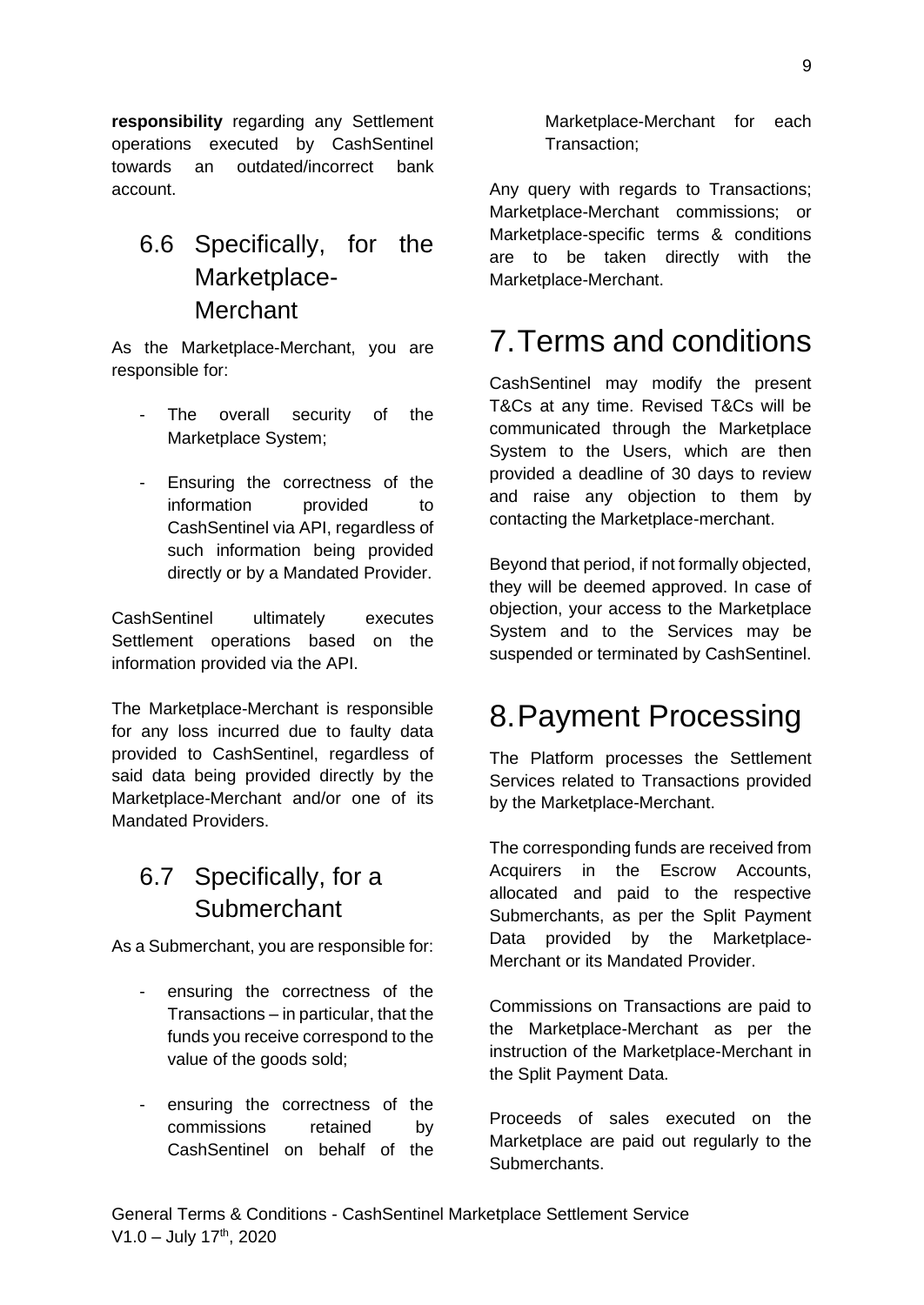#### <span id="page-9-0"></span>8.1 Chargebacks

In case of a Chargeback applied by an Acquirer regarding one of your Transactions, the Mandated Provider (or ultimately CashSentinel) will automatically apply the Chargeback.

### <span id="page-9-1"></span>8.2 Account provisioning requirements

Based on a discretionary risk assessment, CashSentinel may enable a rolling balance on the payment of your Commissions (respectively Transactions) on the Escrow Accounts, with the sole purpose of mitigating its own risk with regards to Chargebacks.

In such a case, the payment of your Commissions (respectively Transactions) may be delayed by up to 30 days, and / or paid partially to ensure that a minimum balance is kept, covering any potential Chargebacks.

**Specifically, for a Marketplace-Merchant**, CashSentinel reserves the right to apply a Chargeback on any proceeds paid in the Escrow Accounts in relation to the same Marketplace-Merchant.

#### <span id="page-9-2"></span>8.3 Settlement currency

The Platform handles various currencies for the consumer-side acquiring. In terms of settlement, the Platform settles all Transactions occurring on the Platform in CHF.

# <span id="page-9-3"></span>9.Fees and Commissions

### <span id="page-9-4"></span>9.1 Account opening, utilization and closing

The access, the use and the termination of the Services is free of charge for Submerchants.

If there are any outstanding Transactions, and / or funds, the termination of the Services will be delayed until all Transactions have settled and been paid to your Bank Account.

Should any Chargeback or Fee be claimed after the termination of the Services, they will remain due regardless of such termination.

### <span id="page-9-5"></span>9.2 Marketplace-**Merchant Commissions**

Marketplace-Merchant's Commissions are established pursuant to an agreement between the Marketplace-Merchant and the Submerchant.

The Split Payment Data communicated by the Marketplace-Merchant defines the amount of Commission to be paid to the Marketplace-Merchant and applies it automatically to the Split.

The amount of Commission paid to the Marketplace-Merchant in respect of each Transaction is governed by the commercial agreement between the Marketplace-Merchant and the Submerchant. Information about the Commission applied on each Transaction is available on the Marketplace System.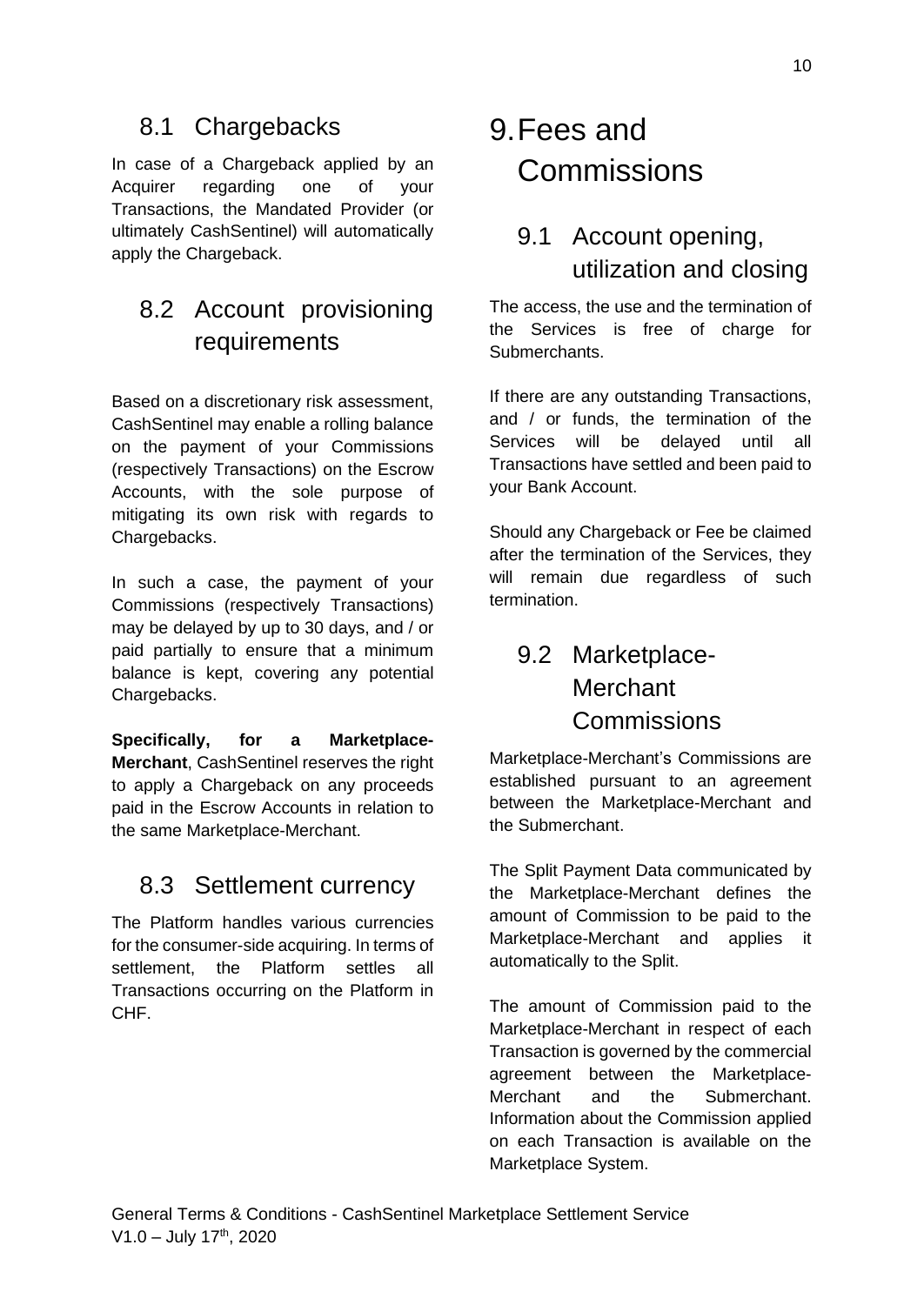**As a Submerchant,** it is your responsibility to ensure that the Marketplace-Merchant's Commissions levied are correct. Any query with regards to said Commissions should be addressed directly to the Marketplace-Merchant.

**As a Marketplace-Merchant,** it is your responsibility to ensure that the Marketplace-Merchant Commissions communicated as part of the Split Payment Data are correct and in line with the agreement established between you and the Submerchant.

In case Commissions need to be corrected due to errors originating from the Marketplace-Merchant, CashSentinel reserves the right to levy an administrative fee to process corrections.

#### <span id="page-10-0"></span>9.3 Administrative fees for incidents

CashSentinel reserves the right to charge administrative fees and debit them from any amount held in the Escrow Accounts in case of repeated incidents (payment rejections, Chargebacks, etc).

CashSentinel informs the Marketplace-Merchant at least 10 days prior to applying any such administrative fees.

# <span id="page-10-1"></span>10. Measures/ termination of the **Services**

### <span id="page-10-2"></span>10.1 Conservative measures

If we have reasons to believe that you are using CashSentinel for purposes not in line with the present T&Cs, or if we suspect any

General Terms & Conditions - CashSentinel Marketplace Settlement Service  $V1.0 - July 17<sup>th</sup>, 2020$ 

unauthorized use of your Credentials or of the Marketplace System, we may take conservative measures to protect CashSentinel, third-parties, or yourself of the risks of cancellation, opposition, complaint, fraud, expenses, fines and any other liabilities.

CashSentinel is not liable for any damages resulting therefrom.

In particular, we may take the following actions (without limitation):

- A. Temporarily suspend, block, and limit your right to use the Marketplace System, or entirely suspend, block, limit your right to use of the Services, or suspend, block, limit your right to use the Marketplace System within the context of a particular Transaction, at any time and without incurring liability for doing so;
- B. Block funds on the Escrow Accounts for an unspecified but reasonable period within the course of the investigation to be carried out;
- C. Request information or ask you to update inaccurate information that you may have provided us;
- D. Communicate information related to your use of the Services and funds held on your behalf in the Escrow Accounts with our banking partners, supervisory authorities, compliance-related partners, and/or authorities within the framework of our legal obligations with regards to compliance requirements.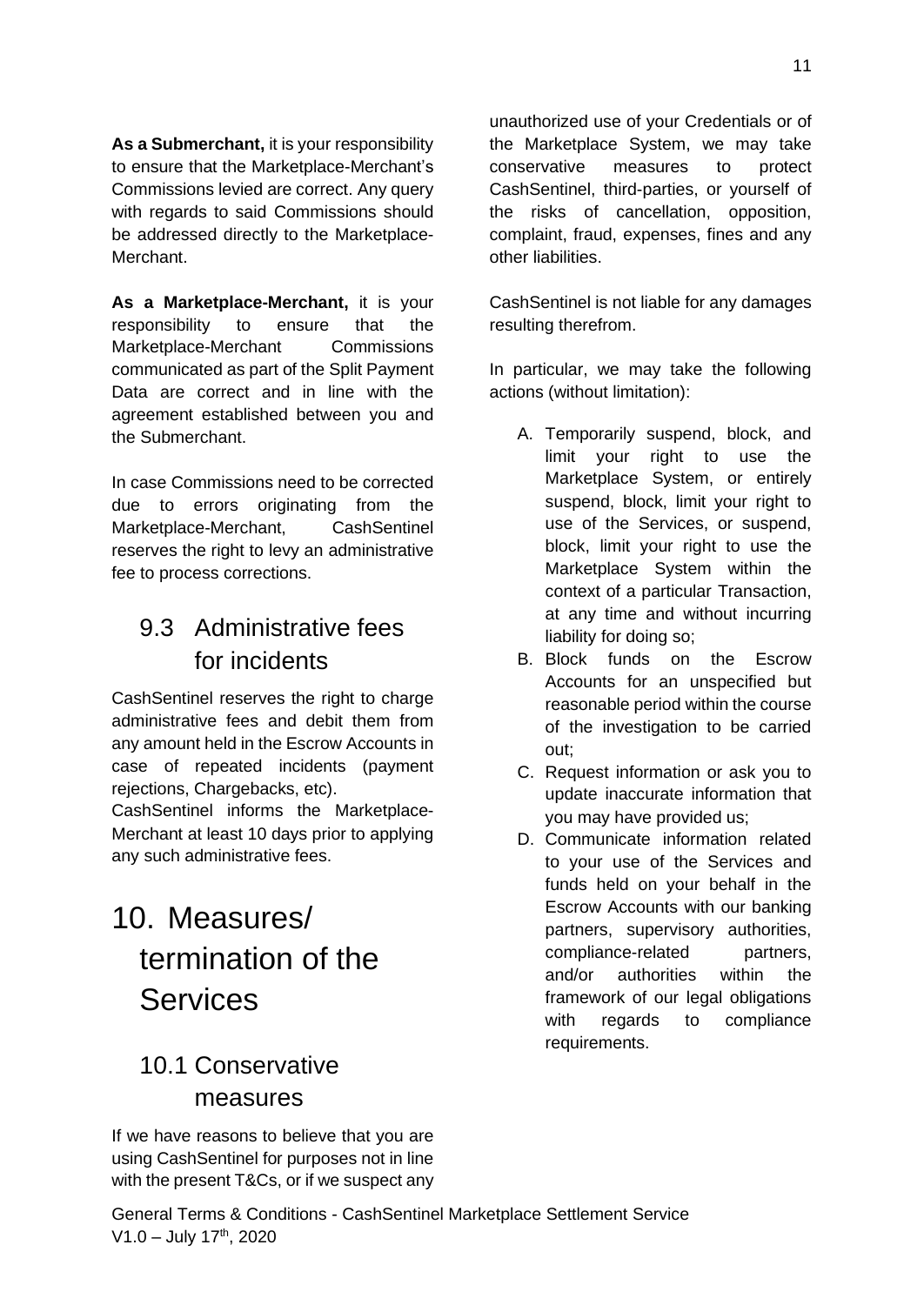### <span id="page-11-0"></span>10.2 Termination of Services

CashSentinel reserves the right to terminate the Services without justification.

In such a case, and depending on a risk assessment, CashSentinel may at its discretion proceed according to any of the two following manners:

- 1. A **"Soft-closure"**, in which you are notified of a closing date, and until which CashSentinel will continue to process your Transactions;
- 2. A **"Hard-closure"**, by which CashSentinel terminates the Services with immediate effect. In such a case, further Transactions will be rejected.

### <span id="page-11-1"></span>11. Escrow Accounts

The funds held in the Escrow Accounts are deposited at a credit institution/custodian bank and are isolated from CashSentinel's own assets.

In its payment facilitating and processing mission, **CashSentinel strives not to hold 3rd party funds in the Escrow Accounts for long periods of time, as it does not conduct a deposit-taking (banking) activity within the meaning the Federal Act on Banks and Savings Banks of November 8, 1934**.

In case of bankruptcy of CashSentinel, the provisions of the Federal Act on Debt Collection and Bankruptcy shall apply.

Subject to mandatory contrary provisions of Swiss law, these T&Cs confer no rights to the Users towards the custodian bank.

# <span id="page-11-2"></span>12. Errors

An error is defined as an erroneous entry presented on a Users' Transaction information available on the Marketplace System, i.e. an entry not corresponding to a Transaction you recognize or instructions that you gave.

#### <span id="page-11-3"></span>12.1 Timely reporting

Errors shall be reported to the Marketplace-Merchant as soon as they have been discovered, and in any case a maximum of 30 calendar days after they were posted on the Marketplace System.

#### <span id="page-11-4"></span>12.2 Reporting errors to your benefit

Errors that benefit you shall likewise be reported.

For example, you need to report to the Marketplace-Merchant any amount credited in your favour on the Marketplace System that does not correspond to a Transaction you recognize.

You agree to not try to use proceeds from an erroneous Transaction to your benefit.

You shall remain liable to repay in full, and without any limit in time, any amounts that were paid as a result of an error.

### <span id="page-11-5"></span>12.3 Information related to the circumstances of the error

You agree to send us all information in your possession relevant to the circumstances of any error, unauthorised Transaction, and/or unauthorised use of the Services, and to take all necessary reasonable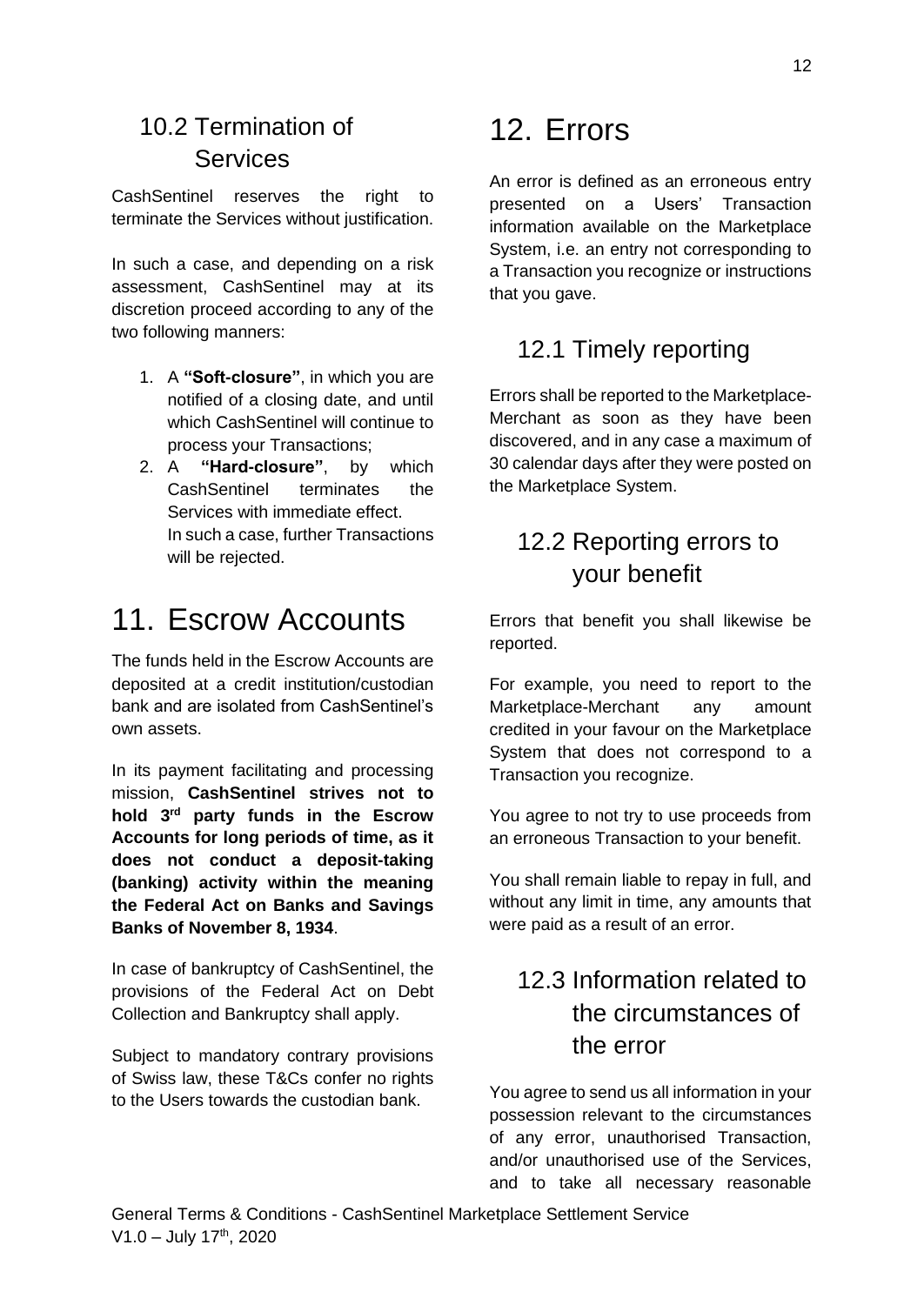measures to assist CashSentinel in resolving the problem.

### <span id="page-12-0"></span>12.4 Corrections

When made aware of an error, CashSentinel shall make all reasonable efforts to rectify it as soon as possible.

CashSentinel is hereby expressly authorized to retrieve and/or offset any amount mistakenly allocated to you on the Platform without prior notice and/or justification. The provisions governing unjust enrichment pursuant to Articles 63 ff. of the Swiss Code of Obligations are in this context expressly reserved.

### <span id="page-12-1"></span>12.5 Account freezing

The proceeds of your Transactions may be blocked temporarily in case CashSentinel investigates erroneous or presumably fraudulent Transactions as long as the circumstances having led to such investigation are not clarified.

# <span id="page-12-2"></span>13. Jurisdiction and liability

These T&Cs shall be governed by Swiss law, and any dispute in relation thereto shall be subject to the exclusive jurisdiction of the competent courts in the Canton of Vaud.

#### <span id="page-12-3"></span>13.1 Absence of a waiver

The lack of action or objection on our part in the case of a breach of these T&Cs by you or other individuals shall not be deemed to constitute a waiver of any of our rights.

#### <span id="page-12-4"></span>13.2 Limitations of liability

Unless explicitly regulated otherwise, Users shall be liable for damages that CashSentinel incurs as a result of Users and third parties involved by them, failing to fulfill their obligations, notably in technical, organizational and administrative respects.

In particular, CashSentinel is entitled to pass on to Users any potential claims for damages resulting from a breach of duty by the Marketplace-Merchant, Submerchant or by third-parties involved, as well as any penalty and/or processing fees imposed by involved 3rd parties, or any other caserelated expenses.

The involved parties shall fully indemnify CashSentinel in this respect and shall be liable for these claims and any additional case-related expenses.

CashSentinel's contractual or criminal liability (particularly in the event of negligence), for people acting on our behalf, may not in any case be engaged because of the following damages and losses arising under this contract or in connection therewith, or in any other manner:

- i. Any loss of profit, customers, activity, contracts, income or predicted savings, even if we are informed of the possibility of such damage, loss of profit, customers, activity, contracts, income or predicted savings; or
- ii. Any loss or corruption of data; or
- iii. Any loss or any damage which does not result directly from a failure on our part to conform to these T&Cs; or
- iv. Any loss or any damage beyond what results directly from a failure on our part to conform to these T&Cs (whether you are capable or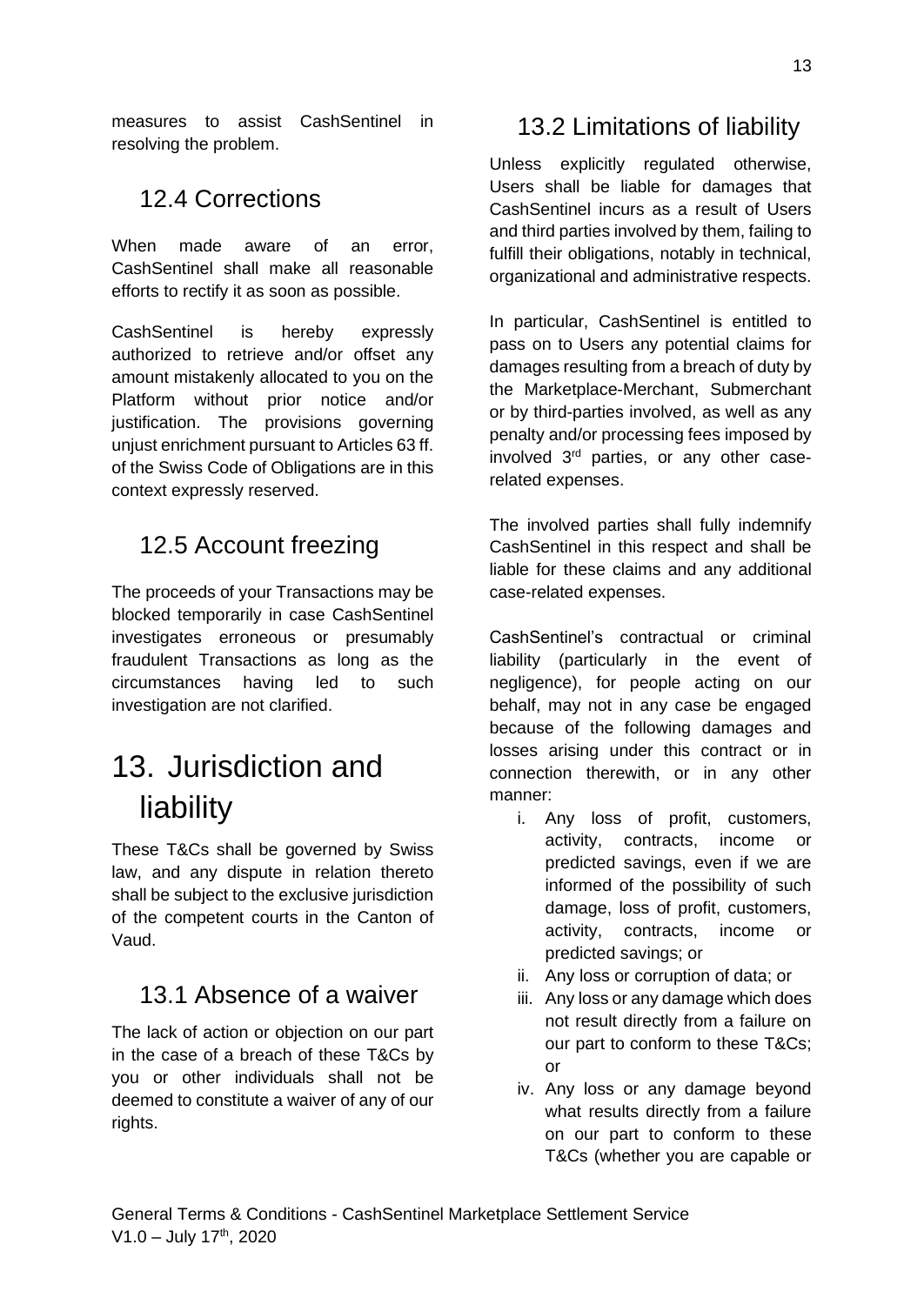not of proving such loss or such damage).

### <span id="page-13-0"></span>13.3 Absence of guarantee

Unless otherwise specified under these T&Cs and without prejudice to the rights granted to you by law, we provide the Services without any express or implied warranty. CashSentinel does not have control over the goods and services sold on Marketplaces, and CashSentinel cannot guarantee that a Marketplace-Merchant or Submerchant will complete a Transaction, or is authorized to perform it. CashSentinel does not guarantee continuous, uninterrupted, or protected access to the Services. We shall not be held liable for delays that may occur in the course of the provision of Services on the Platform.

You accept that your access to the Services may be occasionally restricted to allow for the correction of errors, maintenance, or the introduction of new features or services. Unless otherwise expressly stated herein, CashSentinel shall employ reasonable efforts to ensure that the electronic requests made by Users for crediting their Bank Account are processed within a reasonable period.

### <span id="page-13-1"></span>13.4 Compensation / reimbursement

You agree to defend, reimburse or compensate (in legal terms, to "indemnify") and hold harmless CashSentinel, the people who work for CashSentinel or are authorized to act on our behalf, of any liability for any complaint or claim (including legal costs) that a third party would raise which would be linked to a breach by you, your employees or representatives, or to

the infringement of any law and/or the use of the Services.

### <span id="page-13-2"></span>13.5 Entire agreement and rights of third parties

These T&Cs contain the entire agreement between the Users and CashSentinel relating to the Services on the Platform. All the articles as well as the different terms and conditions that must continue to apply due to their nature will remain valid after the termination of the Services. Should a clause under these T&Cs be declared null or not applicable, this clause would be cancelled but all the other clauses under these T&Cs shall remain applicable. Any person who is not party to these T&Cs shall not have the right to refer to or request to apply the provisions of the same.

# <span id="page-13-3"></span>14. Transfer of rights and obligations

You may not transfer any right or obligation under these T&Cs without the prior written consent of CashSentinel, nor are you authorised to transfer any funds owed on your behalf on the Escrow Accounts to a third-party.

## <span id="page-13-4"></span>15. Licensing; third party software

If you use a CashSentinel software on any platform, CashSentinel and its licensors grant you a limited, non-transferable, nonexclusive right to use the CashSentinel software strictly for your personal use and in agreement with the provided documentation, including updates, levelling, new versions and replacement software described herein. Renting, lending or transferring in any way the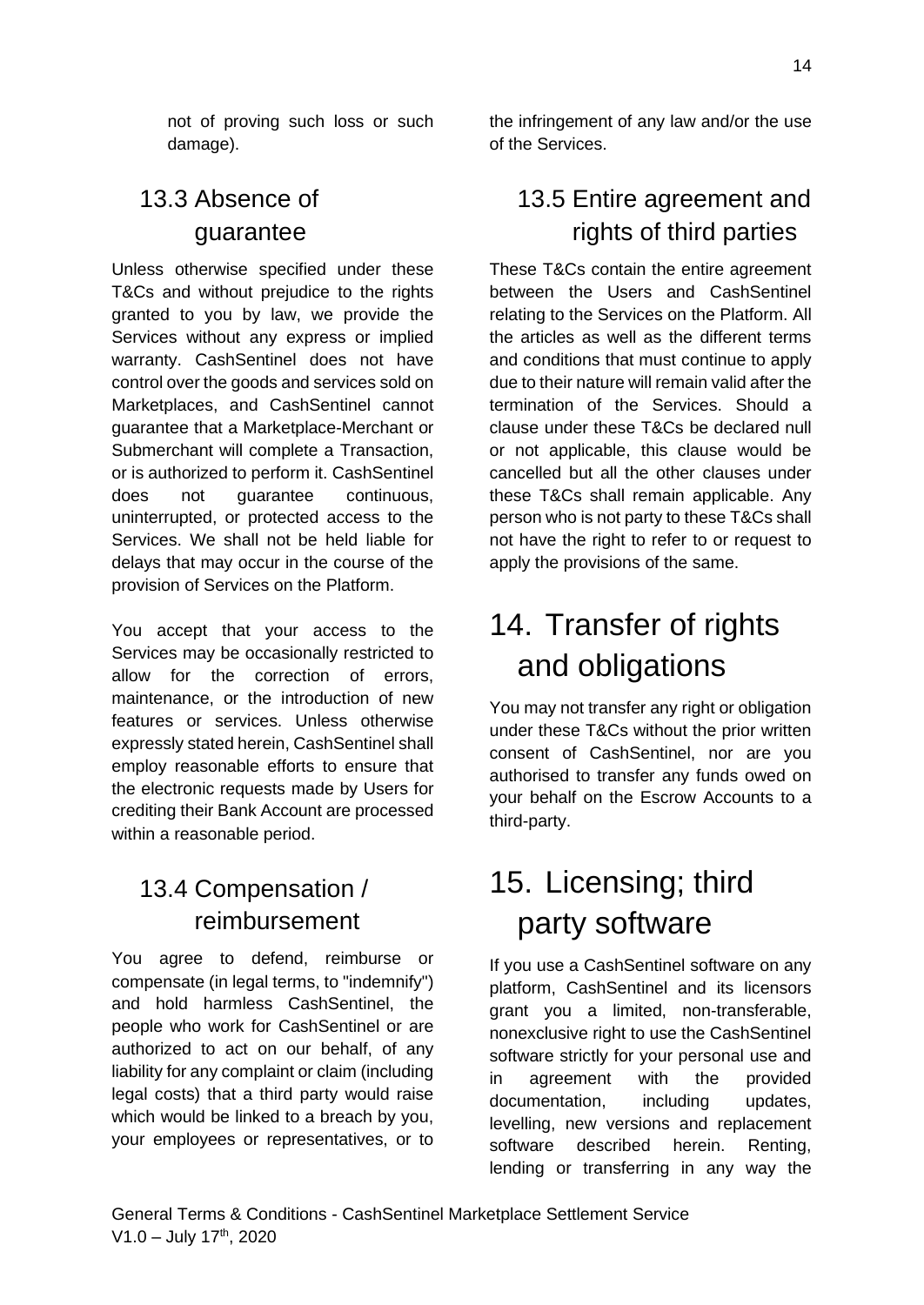software rights to a third party is prohibited. You must conform to the conditions of use stated in the CashSentinel documentation, and to the instructions that we provide regularly within the framework of the Services. In case you do not observe the instructions and requirements of CashSentinel in relation to the use of the Services, you will be held liable for all damages endured by yourself, CashSentinel, and third parties. You agree not to modify, reproduce, adapt, distribute, post, publish, perform opposite engineering operations, translate, dismantle, decompile, nor attempt in any way to recreate one of the source codes derivative of the software. You acknowledge that all rights, titles, and interests relating to the CashSentinel software are held by CashSentinel.

CashSentinel reserves the right to modify the software and the interfaces, to adapt them, present you with a new version or modify the features and/or the characteristics of the software at any moment.

### <span id="page-14-0"></span>16. Personal Data Protection

CashSentinel is subject to the applicable data protection legislation. To this end, CashSentinel collects and processes personal data in order to provide the Services. The collection and processing will be carried out in compliance with the personal data confidentiality and in accordance with the regulations in force applicable to the protection of such data, and in particular with Law No 78-17 of 6 January 1978 as amended and European Regulation (EU) 2016/679 of the European Parliament and of the Council of 27 April 2016. CashSentinel shall also implement technical measures to ensure the security

of said data and to prevent it from being distorted, damaged or communicated to unauthorised persons.

If the Personal Data required at the time of subscription is not provided, you may be denied access to the Services.

CashSentinel shall use the Personal Data only for the exclusive purposes of managing the relationship relating to the provision of the Services; assessing risk, security and prevention of non-payment and fraud; processing your requests and claims; and complying with legal and regulatory obligations, including combatting money laundering and the financing of terrorism.

You are made aware that such processing is necessary in particular for performance of the Services and for compliance with legal obligations to which CashSentinel is subject.

If CashSentinel is required to process Personal Data for a purpose other than that for which it was collected, you will be informed in advance of this other purpose and of any other relevant information concerning this processing.

The Personal Data processed in the context of this document are retained for the duration strictly necessary to achieve the purposes mentioned above. Unless otherwise stipulated by legislation and regulation, Personal Data will not be retained beyond the effective date of termination of the Services. In addition, Personal Data relating to identification will be retained for a period of ten (10) years from the end of the contractual relationship, in accordance with the mandatory legal and regulatory requirements applicable to CashSentinel.

Personal Data will not be transmitted to any third party without your express consent. You are, however, informed that Personal Data may be transmitted to subcontractors

General Terms & Conditions - CashSentinel Marketplace Settlement Service  $V1.0 - July 17<sup>th</sup>, 2020$